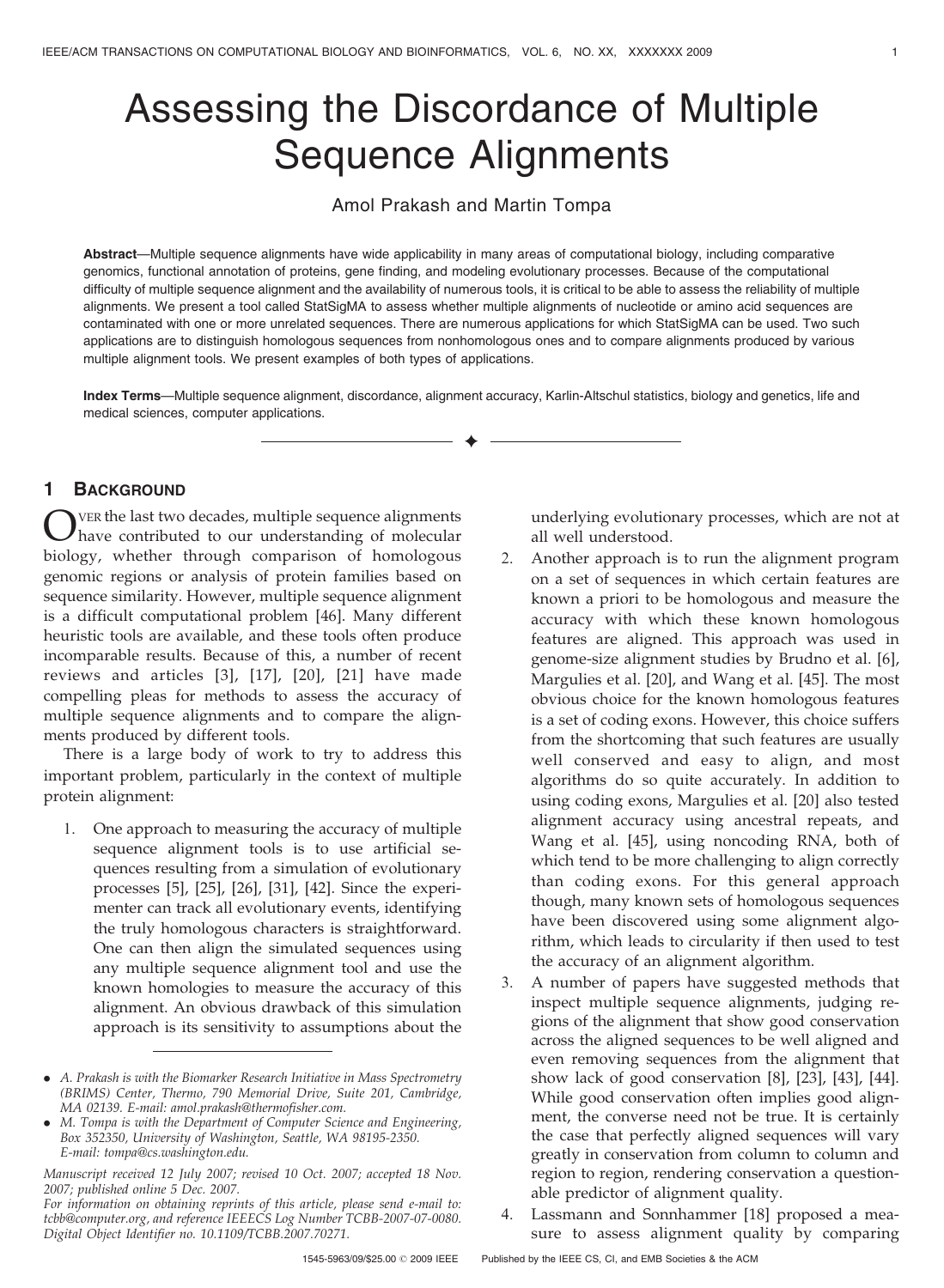several multiple sequence alignments, assuming that regions identically aligned by multiple tools are more reliable than regions differently aligned. This method requires several auxiliary alignments in order to evaluate the alignment of interest. In the same general class are methods that employ other auxiliary information such as the protein secondary structure in order to assess alignment quality [11].

We pursue a statistical approach quite different from any of these, by extending the theory of Karlin and Altschul [14], [15] from pairwise to multiple sequence alignments. Our method can be used to assess the reliability of any given multiple sequence alignment, which is not true of the methods in categories 1 and 2 above.

## 1.1 A Statistical Theory of Sequence Relatedness

In the case of pairwise alignment, the most common method to assess relatedness (functional or evolutionary) of a pair of sequences is by aligning them and then testing the null hypothesis that there would be an equally good local alignment in a random pair of unrelated sequences. Karlin and Altschul [14] introduced statistics for this purpose that were later employed in the popular tool BLAST [2]. Unfortunately, for the case of more than a few sequences, there has been little progress in extending such an assessment to multiple sequence alignments. Prakash and Tompa [29] presented initial ideas to extend the BLAST statistics to multiple alignments. The main challenges were to develop a realistic null hypothesis and an appropriate score function. Both these problems and their solutions are described in detail in that paper and also summarized next.

The motivating problem is to identify when a multiple sequence alignment is contaminated with unrelated sequences. To build a scalable yet robust methodology, we assume that there is an unrooted phylogenetic tree relating the sequences. Our null hypothesis consists of those cases where a single phylogeny branch (whose removal partitions the sequences into two disjoint subsets) exhibits "unrelated behavior," that is, the two subsets are each homologous within themselves but independent of each other. For each such branch of the phylogeny, we compute the  $p$ -value of the score of the pairwise alignment of the two disjoint subsets of the multiple alignment. This tests the null hypothesis that the two subsets are independent. Finally, the assumption made is that when we reject all the cases of the null hypothesis (one case for each branch of the phylogeny), this is sufficient evidence that the multiple alignment shows all the sequences to be related. There are two justifications for this assumption. First, the cases of unrelated sequences that are hardest to detect are the ones where the error occurs on only one branch of the phylogeny, the remaining subalignments being correct. Second, since most multiple alignment tools follow a progressive alignment strategy over a phylogeny, such errors also seem the most common. Thus, by this approach, we anticipate capturing the most common and the hardest cases. See Fig. 1 (explained in Section 3.1) for the experimental justification of this assumption.

In this paper, we bring together these ideas in a tool called Statistical Significance of Multiple Alignments (StatSigMA) that can be used to assess whether multiple



Fig. 1. Cumulative distribution function of the discordances computed by StatSigMA for many (a) human/chimp/mouse/rat and (b) human/chimp/ mouse/rat/chicken promoter sets. (a) Graphs are plotted for the 4,215 orthologous promoter sets, 5,000 random promoter sets having unrelated behavior on a single branch of the phylogeny, and 5,000 promoter sets created using random partitions of the species. The curves for the latter two types of promoter sets are so close that they are difficult to distinguish. (b) Graphs are plotted for the 777 orthologous promoter sets, 5,000 random promoter sets having unrelated behavior on a single branch of the phylogeny, and 5,000 promoter sets created using random partitions of the species.

alignments of nucleotide or amino acid sequences are contaminated with one or more unrelated sequences. StatSigMA provides biologists with a principled way to assess the relatedness of sequences in multiple sequence alignments produced by any alignment tool. Just as BLAST E-values provide a measure for ranking pairwise alignments, StatSigMA's "discordance" scores provide a measure for ranking multiple alignments. We describe changes that have been made to this method since its introduction [29] to make it more sound and accurate both in theory and practice and also to make it more efficient. We present new results using StatSigMA to compare the output of various multiple alignment tools and to assess the reliability of protein alignments. The applicability to protein multiple alignments is new: the earlier method [29] was too inefficient for use in proteins.

StatSigMA measures the reliability of a multiple alignment by its highest scoring collection of columns (see Section 2). This is analogous to using BLAST to find a significant match to a query sequence, since BLAST also reports the significance of the best local alignment (or collection of local alignments) between query and subject.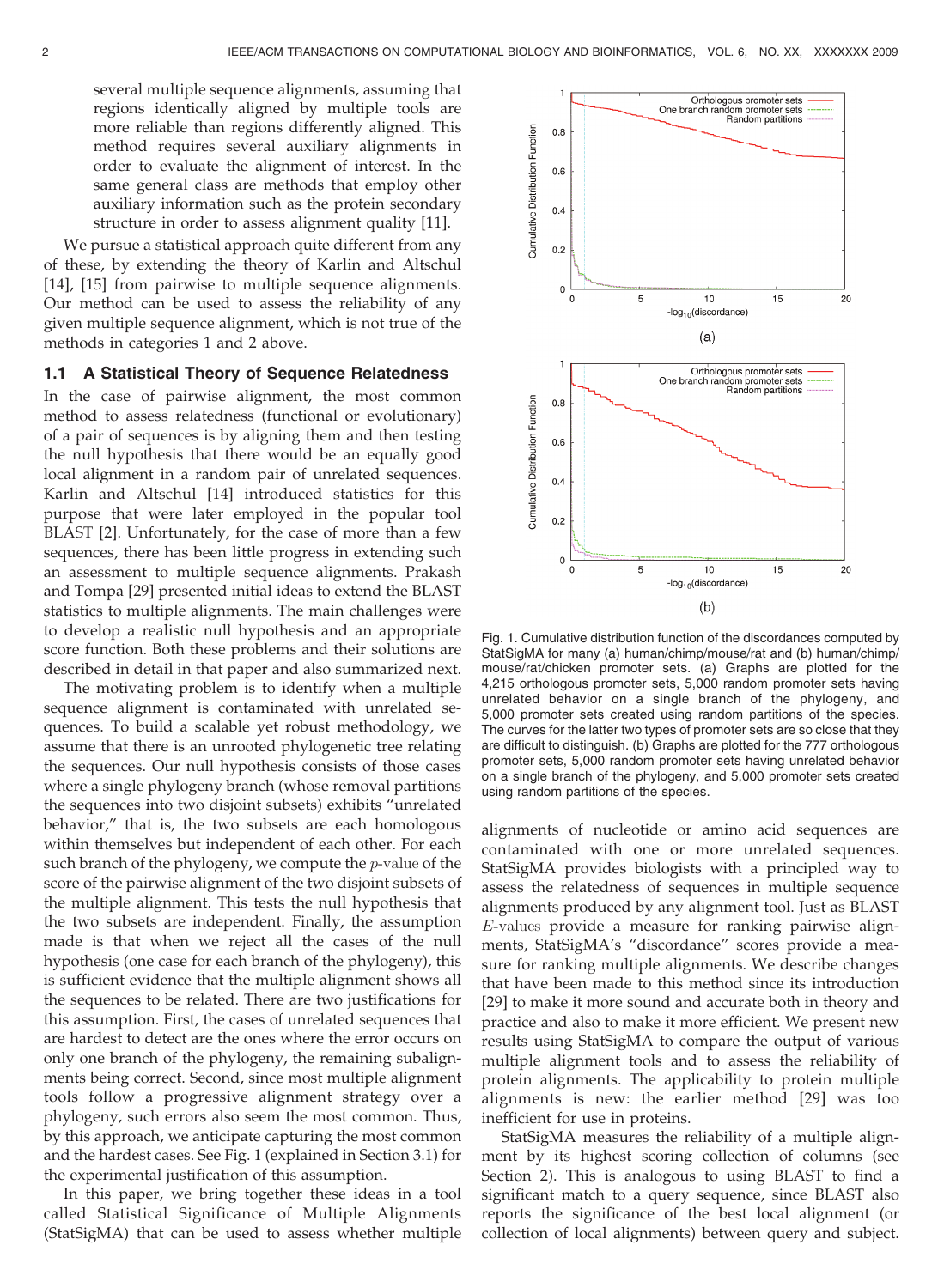Even in the case of pairwise alignment, there is a theory of local alignment significance but no known theory of global alignment significance. StatSigMA builds on this theory of local alignment significance.

We have recently extended the methods described here in order to apply them to whole-genome multiple alignments [30], which is a more complex problem. The method described in this paper is intended to be used on relatively short multiple sequence alignments (for instance, protein alignments or promoter alignments); it produces a single "discordance" value that measures how well aligned the best collection of alignment columns is, much as BLAST produces a single  $E$ -value for a pairwise alignment that measures how related the best collection of alignment columns is. In contrast, our recent extension to whole-genome multiple alignments [30] assigns such a discordance value to every region of the alignment, so that the user can see which regions are trustworthy and which ones are less so. That extension relies in many places on the technical details presented here, such as the detailed p-value formulas (see Section 2), which are not repeated in the extension paper.

#### 1.2 Alignment Correctness versus Conservation

Many methodologies have been suggested for distinguishing conserved regions from nonconserved ones, for example, binCons [19], phastCons [36], GERP [9], and Gumby [27]. Each of these takes a multiple alignment and identifies well-conserved regions in it, assuming that the alignment is correct. In contrast, StatSigMA assesses the reliability of the multiple alignment itself. This should be applied to any multiple alignment before any of the tools listed above are applied to identify well-conserved elements.

Some researchers have proposed using conservation thresholds as a surrogate for filtering out poorly aligned regions. As mentioned earlier, while good conservation often implies good alignment, the converse certainly need not be true. Conservation measures are designed to detect regions under purifying selection; those evolving at neutral rates will exhibit much lower conservation scores, even though they may be perfectly aligned. To make matters worse, good conservation need not even imply good alignment: Prakash and Tompa [30] have shown that misalignment of one sequence can often be found even in regions where conservation scores are very high due to strong conservation in the remaining sequences.

Other existing alignment scoring methods (such as sum of pairs or percent identity) are also measures of sequence conservation, though in these cases, there is not even a phylogeny upon which to model evolutionary conservation.

## 2 IMPLEMENTATION

StatSigMA takes as input a multiple sequence alignment. The sequences in the multiple alignment are used to infer a phylogeny relating those sequences. (Alternatively, the user can provide a phylogeny.) The algorithm followed by StatSigMA is outlined below. Each of the steps is described and discussed in detail later.

Input: Multiple sequence alignment.

- 1. Create a phylogeny from the sequence data (unless the user has supplied a phylogeny).
- 2. For every branch  $k$  of the phylogeny do the following steps:
	- a. Create the scoring function corresponding to unrelated behavior on branch k.
	- b. Using the scoring function, estimate Karlin-Altschul parameters  $K_k$ ,  $\lambda_k$ , and  $H_k$  [14].
	- c. Using the scoring function, identify the maximal scoring segments of the input multiple alignment.
	- d. Using the Karlin-Altschul parameters  $K_k$ ,  $\lambda_k$ , and  $H_k$  identify the set of maximal scoring segments resulting in the least  $p$ -value  $p_k$ .
- 3. Output  $\max_k p_k$  as the *discordance*.

Analogous to a  $p$ -value, the discordance is between zero and one, and the lower its value, the better the alignment (in the sense of not being contaminated with unrelated sequences).

#### 2.1 Creating a Phylogeny

As described earlier, our approach is based on the assumption that there is an unrooted phylogeny relating the sequences of the multiple alignment. Each case of the null hypothesis corresponds to unrelated behavior on a single branch  $k$  of that phylogeny. The term "unrelated behavior" refers to independent sequences that should not be aligned, as follows: The removal of branch  $k$  separates the phylogeny into two subtrees  $t_1$  and  $t_2$ . The null hypothesis assumption is that the sequences at the leaves of  $t_1$  are related according to the multiple alignment, as are the sequences at the leaves of  $t_2$ , but these two subalignments are independent of each other. (Another way to state the null hypothesis would be to treat the branch exhibiting unrelated behavior as if it were of infinite length. This is a more traditional way of formulating the null hypothesis in molecular phylogenetics.) The assumption we make then is that rejecting all the single-branch null-hypothesis cases is sufficient evidence that the multiple alignment shows all the sequences to be related. The justifications for this assumption were presented above.

If the user does not supply a phylogeny, we use the phylogeny generated by MUSCLE [10]. While neighborjoining trees [33] are closer to the real evolutionary trees, we use the default option of UPGMA trees [38] in MUSCLE, as they are closer to what most alignment tools use in practice.

Note that methods have been proposed previously for comparing two sequence profiles. If  $t_1$  and  $t_2$  are the two subtrees separated by the removal of the branch  $k$  that exhibits unrelated behavior, we could have constructed profiles from each of the two sets of sequences at the leaves of  $t_1$  and  $t_2$ , respectively, and then applied Karlin-Altschul statistics to these two profiles to test whether or not they should be aligned together. However, such profiles necessarily ignore the underlying phylogeny. What we will do instead in the next sections is to apply Karlin-Altschul statistics to scores based on an evolutionary model that respects the phylogeny.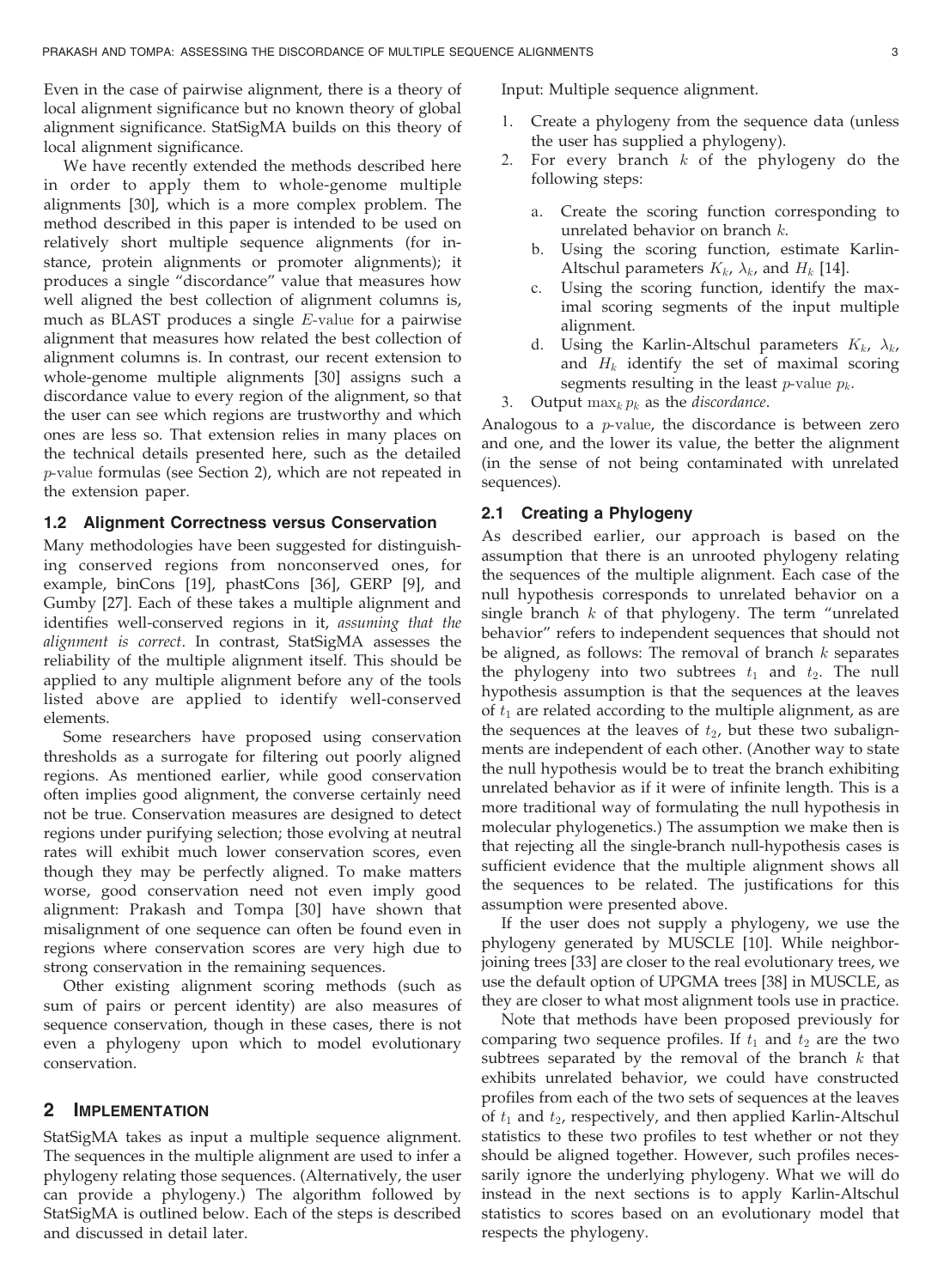# 2.2 Scoring Function

Suppose we have  $S$  sequences in a multiple alignment of length  $N$  related by a phylogenetic tree  $T$  (having branch lengths). Let  $\gamma_1, \gamma_2, \ldots, \gamma_s$  be the residues observed at a particular column of the multiple alignment. Suppose we want to test the hypothesis that there is unrelated behavior on branch  $k$ . Suppose the removal of branch  $k$  separates  $T$ into subtrees  $t_1$  (having residues  $\beta_1, \beta_2, \ldots, \beta_i$  at the leaves) and  $t_2$  (having residues  $\beta_{i+1}, \beta_{i+2}, \ldots, \beta_S$  at the leaves). Let  $M$  be the evolutionary model. Then, analogous to the Karlin-Altschul log-likelihood score [14], the score for observing this column of the multiple alignment is given as follows:

$$
sc_k(\gamma_1, \dots, \gamma_S | T, M)
$$
  
=  $\log \left( \frac{\Pr(\gamma_1, \dots, \gamma_S | T, M)}{\Pr(\beta_1, \dots, \beta_i | t_1, M) \Pr(\beta_{i+1}, \dots, \beta_S | t_2, M)} \right).$  (1)

We precompute this score for all possible tuples at the leaves of the tree. If the alphabet size is  $\alpha$ , this requires precomputing and storing  $\alpha^{S}$  scores. This is infeasible when either  $\alpha$  is large (e.g., for proteins) or when there is a large number of sequences. In such cases, we precompute the scores for only the tuples present in  $t_1$  and  $t_2$ in the multiple alignment. If the two subalignments each have length  $N$ , then  $N^2$  tuples can be formed by aligning the  $N$  tuples from either of the subtrees with each other. We assume that these  $N^2$  tuples constitute a good sample of the background. In the case when the alignment length is very small, we add a pseudocount (1/N) to all integral scores to correct for the small sample size. Estimating the  $p$ -value in this way, by sampling from the sequence itself, is known as composition-based statistics [35], [34] and has been shown to be more sensitive than a standard background distribution. In either case, we precompute only  $\min(N^2, \alpha^S)$  scores.

The various probability terms in (1) are computed using the dynamic programming algorithm of Felsenstein [12]. In our evolutionary model, gaps are treated as singlecharacter deletions. Masked sites, incomplete information about some sites, and unaligned sites (e.g., in TBA [5] alignments) are treated as characters drawn randomly from the alphabet with background probabilities. These characters were called  $\epsilon$  by Prakash and Tompa [29]. For the tree T, the score of a tuple containing  $\epsilon$  is the same as the score of the tuple over a tree with the leaf having  $\epsilon$ removed.

Treating gaps as single-character deletions penalizes long gaps heavily. We chose this approach as it gives us a first handle on gaps for multiple sequences. Proper handling of gaps remains a hard problem to solve even for pairwise alignment statistics [24].

# 2.3 Estimating Karlin-Altschul Parameters

Karlin and Altschul [14] gave approximation methods to compute the parameters  $K$ ,  $\lambda$ , and  $H$ , given the probability distribution of the scores. The parameters  $K$  and  $\lambda$  can be thought of simply as natural scales for the search space size and the scoring system, respectively. The parameter  $H$ accounts for edge effects. Using the precomputed scores, and the probabilities of seeing those scores in independent

sequences  $(\Pr(\beta_1, \ldots, \beta_i \mid t_1, M) \times \Pr(\beta_{i+1}, \ldots, \beta_S \mid t_2, M)$  in (1)), and the code to compute the Karlin-Altschul parameters (provided by Stephen Altschul), we estimate the parameters.

The methods suggested by Karlin and Altschul [14] require integral scores. Equation (1) outputs real numbers. Using a large multiplier for these scores, followed by conversion to integers, leads to small rounding errors. As suggested by Schäffer et al. [34], a larger multiplier results in more accurate parameters, but the time complexity of the methods used to estimate the Karlin-Altschul parameters is cubic in the value of the multiplier. Thus, a large multiplier slows down the computation significantly. The code provided by Stephen Altschul uses a vector to store the background probabilities of the various scores (all integral scores between the minimum and maximum scores). The length of this vector is proportional to the multiplier used. Instead, we implement this vector as a sparse list. This provides significant savings in computation time, thus making the use of a large multiplier feasible. We use a multiplier of 1,000, which results in negligible rounding errors. A dense score vector (which can be the result of a large tree, a complex evolutionary model, varying background probabilities for the various residues, etc.) can slow down this process considerably.

## 2.4 Identifying Maximal Scoring Segments

Once the scoring function has been precomputed, we can give a score to each column of the multiple alignment. Any contiguous set of columns in the multiple alignment is uniquely identified by a starting and an ending column. The score of such a set of contiguous columns is just the sum of the scores of its individual columns. We use the algorithm of Ruzzo and Tompa [32] to identify all maximal positively scoring segments in this alignment. This is a linear-time algorithm that finds all the best nonoverlapping contiguous sets of columns having positive scores, where the kth best segment is defined recursively to be the one that maximizes its score among all segments disjoint from the  $k - 1$  best segments.

Summing column scores corresponds to assuming that the columns of the multiple alignment are independent. While this assumption is unrealistic, there is no good understanding of how to avoid this assumption even in the pairwise case. Thus, tools such as BLAST make the same assumption.

#### 2.5  $P\text{-Value}$  for a Single Branch

Once we have estimated the parameters  $K_k$ ,  $\lambda_k$ , and  $H_k$ corresponding to the branch  $k$ , we can compute the p-value of the score using the sum statistics of Karlin and Altschul [15] as follows: Let  $sc_{k,1}, sc_{k,2}, \ldots, sc_{k,r}$  be the scores of the  $r$  highest scoring nonoverlapping segments. Let  $\mathit{sc}'_{k,1}, \mathit{sc}'_{k,2}, \ldots, \mathit{sc}'_{k,r}$  be the respective normalized scores, where for the ith segment

$$
sc'_{k,i} = \lambda_k sc_{k,i} - \ln\left(K_k(N - H_k)^2\right),\tag{2}
$$

where  $N$  is the length of the alignment.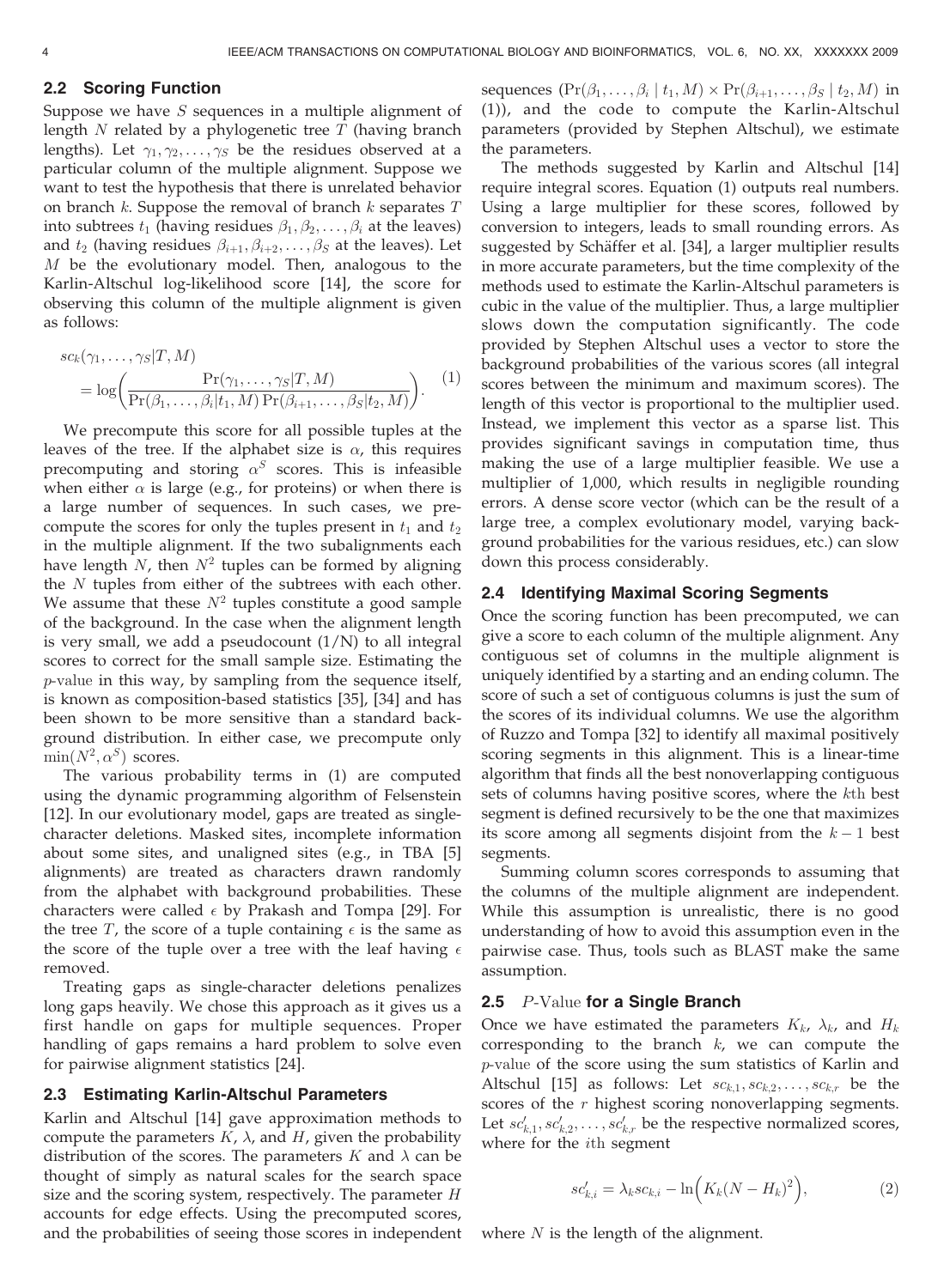Define  $total_{k,r} = (\sum_{i=1}^r sc'_{k,i}) - ln(r!)$ . Then, the *p*-value of  $total_{k,r}$  for the null-hypothesis case k is given as follows [15]:

$$
p\text{-value}(z_{k,r}|k,r) = \Pr(tot a l_{k,r} \ge z_{k,r}|k,r)
$$
  
= 
$$
\int_{z_{k,r}}^{\infty} \frac{e^{-t}}{r!(r-2)!} \left(\int_{0}^{\infty} y^{r-2} exp\left(-e^{(y-t)/r}\right) dy\right) dt.
$$
  
(3)

The expression in (3) is precomputed using MATLAB for the score range  $-100$  to 100 and for a maximum of 50 segments. This result is then used to compute the *p*-value of  $total_{k,r}$ .

For deciding the best value of  $r$ , we choose the value that results in the least  $p$ -value. For this, we consider segments in decreasing order of their scores. We continue including segments as long as we observe a decrease in the Bonferroni-corrected p-value. Multiple-hypothesis correction (Bonferroni correction) is performed using the ideas of Altschul [1], and thus, we multiply the  $p$ -value of  $total_{k,r}$  by  $2<sup>r</sup>$  to give a conservative estimate of the *p*-value:

$$
p
$$
-value $(z_{k,1}, z_{k,2},... | k) = \min_{r} (p$ -value $(z_{k,r} | k, r) \times 2^{r}).$  (4)

This choice of  $r$  corresponds to the most significant collection of segments.

## 2.6 Discordance for the Entire Tree

Once we have computed the  $p$ -value of the score for every branch of the phylogeny, we report the maximum  $p$ -value among all branches as the discordance of the multiple alignment. This corresponds to the  $p$ -value of the weakest branch. The idea behind taking the maximum  $p$ -value is that even if one branch has a  $p$ -value greater than the least level of significance at which the null hypothesis is rejected, the null hypothesis should not be rejected.

#### 2.7 Improvements in StatSigMA

As mentioned earlier, the implementation described above contains several improvements to the method since its introduction [29] that make it more accurate and efficient. This section summarizes those changes.

Perhaps the greatest improvement is the method now used to estimate the Karlin-Altschul parameters. In the previous version, these were estimated by simulation, which in retrospect was inaccurate and inefficient, as further described in Section 3. We now use the hill-climbing method proposed by Karlin and Altschul [14]. This change makes the estimates not only much more accurate but also now efficient enough to allow the application of StatSigMA to protein alignments, which was infeasible in the earlier version. The large multiplier and sparse vector implementation discussed earlier for estimating these parameters is also new, as is the incorporation of the edge effect parameter  $H_k$ .

The earlier version gave the discordance for the whole tree as the average, rather than the maximum, of the singlebranch p-values; the new method is more sound. The use of the Ruzzo-Tompa algorithm [32] for identifying maximal scoring segments is new. The multiple hypothesis correction for single-branch  $p$ -values is also new.

#### 2.8 Time Complexity

To estimate the parameters, we first need to build the scoring function. Suppose there are  $S$  sequences in the multiple alignment. Let  $N$  be the length of the multiple alignment and  $\alpha$  be the alphabet size. As described in Section 2.2, we precompute  $\min(N^2, \alpha^S)$  scores. Each such computation requires computing the log likelihood ratio in (1) using the algorithm by Felsenstein [12]. This dynamic programming step takes time  $O(\alpha)$  for every node of the tree T and for each possible residue at the node. Thus, computing one score takes time  $O(S\alpha^2)$ , and the total time required to compute the scoring function is  $O(S\alpha^2 \min(N^2, \alpha^S))$ .

After computing the scoring function, the estimation of parameters is also time consuming, and it is dependent on the density of the sparse score vector (described in Section 2.3). Let the time taken to estimate the parameters be  $T_{param}$ . Once the parameters have been computed, identifying the maximal scoring segments takes time  $O(N)$ . We repeat the entire process for all branches, that is,  $O(S)$  iterations. Thus, the time complexity of StatSigMA is  $O(S^2\alpha^2 \min(N^2, \alpha^S) + ST_{param} + SN).$ 

To give a few instances of execution times observed in practice, StatSigMA takes 2 seconds on an alignment of four DNA sequences, each of length 1,000, and 2-3 minutes on an alignment of nine DNA sequences, each of length 1,000. For protein sequences, an alignment of five sequences each of length 50 requires 1-2 minutes, and an alignment of five sequences each of length 400 requires about 25-30 minutes. Thus, this tool slows down considerably for protein alignments. Less than 5 percent of the time is spent in estimating the parameters  $(ST_{param}$  in the time complexity given in the previous paragraph). All experiments were run on 2.6-GHz Intel Xeons with Linux as the platform.

# 3 RESULTS

#### 3.1 Comparative DNA Sequence Benchmark

In another study [28], we collected large sets of highconfidence orthologous promoter regions from human, chimp, mouse, rat, and chicken. This was done by collecting orthologous genes and filtering out those that did not have identifiably orthologous transcription start sites. The upstream sequences were masked for repeats using RepeatMasker [37] and DUST [39]. This left us with 4,215 sets of orthologous promoter regions from human, chimp, mouse, and rat and 777 promoter sets from human, chimp, mouse, rat, and chicken. For each of these, we aligned the length-1,000 sequences upstream of the transcription start sites using MUSCLE [10] and then computed the discordance of each alignment using StatSigMA. Fig. 1a plots the cumulative distribution function of the discordances for the human/ chimp/mouse/rat promoter sets, and Fig. 1b plots the cumulative distribution function of the discordances for the human/chimp/mouse/rat/chicken promoter sets.

Using these promoter sets, we also created 5,000 promoter sets having one randomly chosen branch of the phylogeny exhibiting unrelated behavior, for instance, a promoter set having orthologous sequences from the two primates and orthologous sequences from the two rodents, but these two pairs taken from two randomly and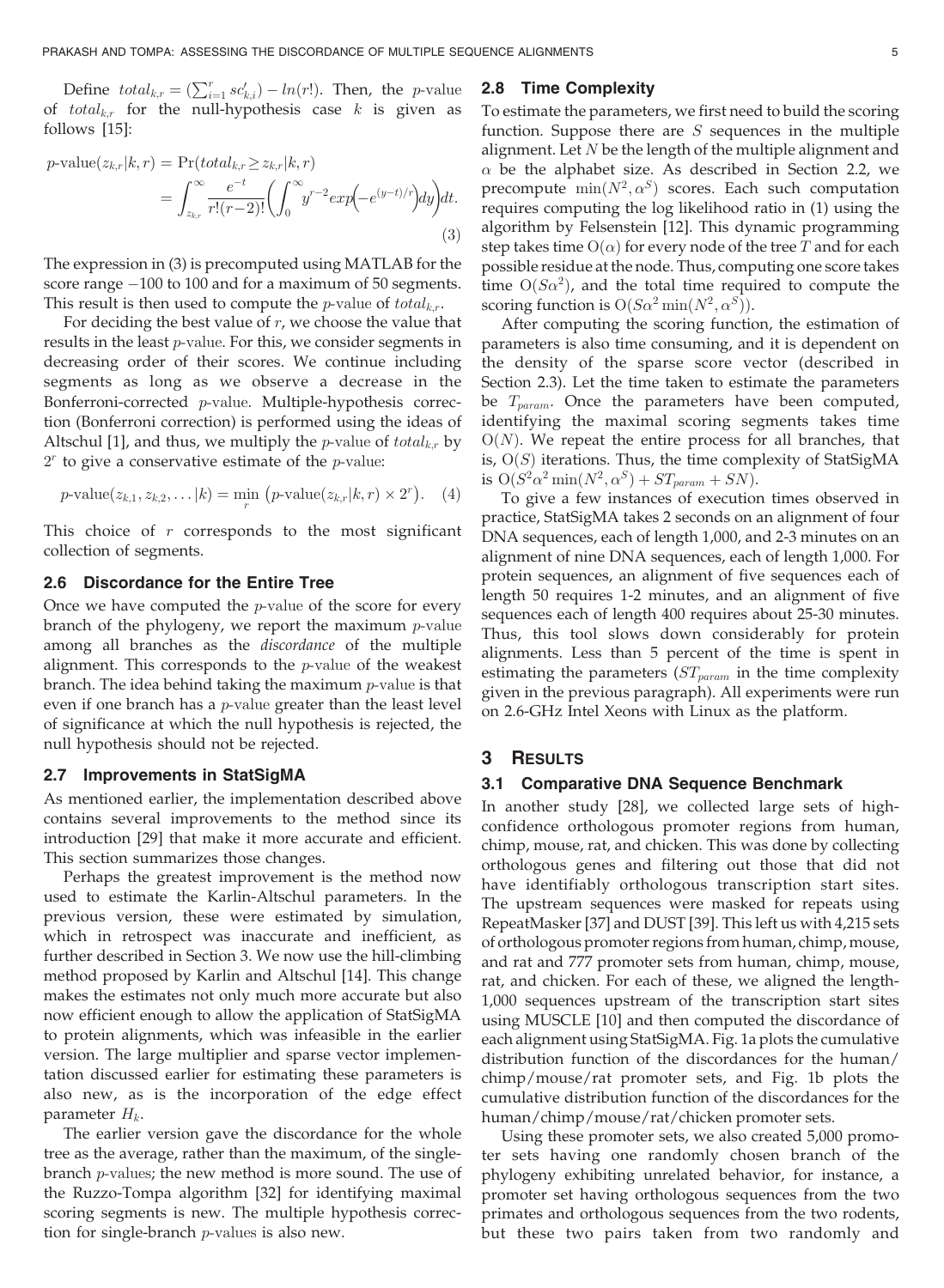independently chosen promoter sets. We also created 5,000 promoter sets based on random partitions of the species, for instance, orthologous human and mouse sequences, but chimp and rat sequences taken from promoter sets chosen randomly and independently of each other and of the chosen human-mouse promoter set. Similar random promoter sets were created from the promoter sets that include chicken. The sequences in each of these random promoter sets were also aligned using MUSCLE [10], and then, StatSigMA was used to compute the alignment's discordance. The cumulative distribution function of the discordances of the alignments of these sets is also plotted in Fig. 1.

As can be seen in Fig. 1, StatSigMA can clearly distinguish homologous promoter sets from ones that are contaminated with unrelated sequences. Using a discordance threshold such as 0.1 (the vertical line in Fig. 1), we have significant alignments for more than 90 percent of the orthologous human/chimp/mouse/rat promoter sets, more than 85 percent of the orthologous promoter sets including chicken, and approximately 8 percent-9 percent of one-branch random promoter sets. As for the one-branch random promoter sets, we should expect 10 percent of the promoter sets to have a discordance less than 0.1 and 1 percent to have a discordance less than 0.01, because this data fits our null hypothesis. The plot in Fig. 1 shows a good fit to these points. The plot for random partitions validates our assumption of approximating the superexponential number of possible partitions by the linear number of onebranch partitions [29]. The discordances for random partitions are slightly greater (that is, the alignments look slightly worse) than the ones for one-branch random promoter sets.

Comparing Fig. 1 with the plot for the same promoter sets analyzed earlier [29], we see substantial differences, particularly in the one-branch random graphs: see Fig. 2. In the earlier study [29], we estimated the Karlin-Altschul parameters using simulation, via TBA [5] alignments on a large number of one-branch random promoter sets. In these simulations, TBA often produced poor alignments, which is not surprising as these are nonhomologous promoter sets. Thus, the Karlin-Altschul parameters estimated were inaccurate, causing subsequent discordance calculations to be inaccurate. In fact, as the parameters were based on poor alignments, when we used these incorrect parameters for alignments over one-branch random promoter sets, we severely underestimated the  $p$ -values. In the current work, we use the hill-climbing methods suggested by Karlin and Altschul [14] to estimate the parameters rather than simulation, obtaining much more accurate (and efficient) estimates. This is one of the major improvements that StatSigMA incorporates.

# 3.2 Comparison of Multiple Alignment Tools

The next result shows the application of StatSigMA to compare multiple alignment tools. We took the orthologous promoter sets described in the previous section (with and without chicken) and compared the discordances of ClustalW [7] and TBA [5] alignments. ClustalW is a classical global multiple alignment tool, using a progressive alignment based on the algorithm of Needleman and



Fig. 2. Cumulative distribution function of the discordances computed by StatSigMA for orthologous human/chimp/mouse/rat promoter sets and for random promoter sets having unrelated behavior on a single branch of the phylogeny. Graphs are shown both for the old method of estimating Karlin-Altschul parameters by simulation and for the new method by hill climbing. For consistency with the earlier study [29], all alignments in this figure use TBA rather than MUSCLE. This explains small discrepancies between Fig. 1a curves and those labeled "New" here.

Wunsch [22]. TBA is a more modern local alignment method that uses an anchor-based approach. Very highly conserved regions are first identified as anchors and then extended to produce an alignment between these anchors. To be fair to the alignment tools, we considered only those promoter sets that have at least 700 unmasked residues. This left us with 2,134 promoter sets for human/chimp/ mouse/rat and 364 promoter sets including chicken.

It may seem at first that StatSigMA is not the appropriate tool to compare two different alignments of the same sequences. After all, StatSigMA identifies sequences that are unrelated to the remainder, and the alignments being compared both involve the same set of sequences. However, when one or more sequences are badly misaligned, StatSigMA will identify them as not belonging. This is entirely analogous to the Karlin-Altschul statistics for comparing two pairwise alignments of the same sequences: if one of them is badly misaligned, these statistics will assign it a much greater E-value.

For each promoter set, we computed the log ratio of 1) StatSigMA's discordance for the alignment produced by TBA and 2) StatSigMA's discordance for the alignment produced by ClustalW. Fig. 3 plots the histogram of these log ratios. The plot for human/chimp/mouse/rat shows that for most promoter sets, both ClustalW and TBA produce similar quality alignments, but for about 20 percent of the promoter sets, ClustalW produces much less discordant alignments. This includes 10 percent of the promoter sets having a log ratio greater than 20. For another 20 percent of the promoter sets, TBA produces less discordant alignments. The plot for human/chimp/ mouse/rat/chicken, however, shows that ClustalW produces less discordant alignments on more than 60 percent of the promoter sets, which was unexpected.

Analyzing these alignments in detail, we found that there are many instances when TBA fails to find good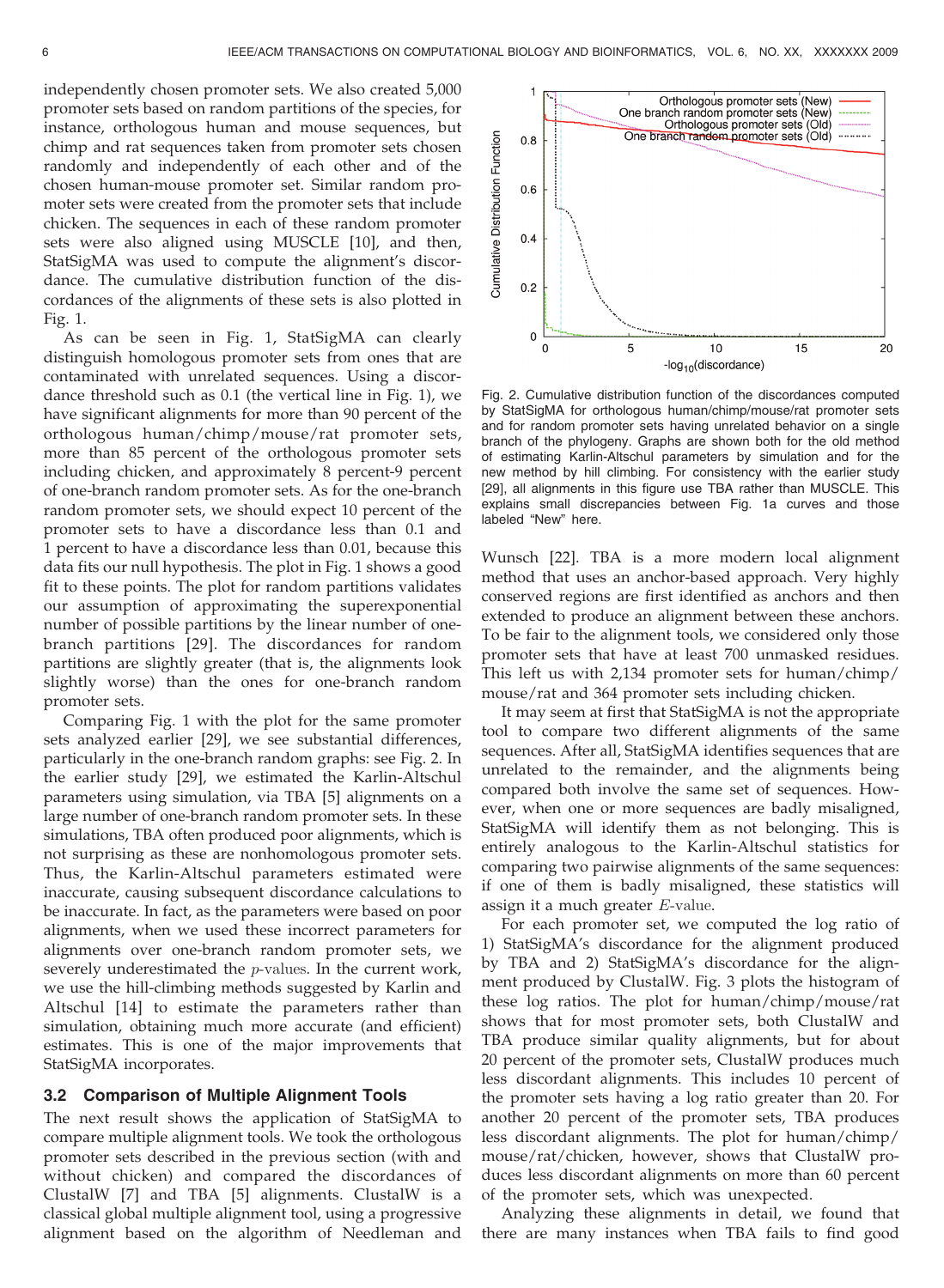

Fig. 3. Discordances of ClustalW and TBA alignments for 2,134 orthologous human/chimp/mouse/rat and 364 orthologous human/chimp/ mouse/rat/chicken promoter sets are computed using StatSigMA. The histogram plots  $\log_{10}$  (discordance(TBA)/discordance(ClustalW)) against the fraction of promoter sets.

anchors to start with, especially in chicken. Thus, it fails to align those promoter sets, thereby producing alignments with discordance 1. As we have a lot of trust in the orthology of these promoter sets (Prakash and Tompa [28] and Fig. 1b), we expect to see a good alignment. ClustalW, which is not anchor based and always produces a global alignment including all species, is able to find those good alignments. As chicken is quite distant from the mammals, on more than 40 percent of the promoter sets, TBA failed to find anchors to start with, whereas ClustalW produced a low-discordance alignment (log ratio greater than 20). Analyzing the promoter sets where TBA did better than ClustalW, we find that these promoter sets are such that the alignment is very skewed: for example, the beginning part of the human sequence aligns with the end part of the mouse sequence. ClustalW, trying to produce a global alignment, tends to produce a discordant one on these promoter sets. These results show that different multiple alignment tools have their weaknesses and strengths, and StatSigMA provides an unbiased measure of which tool produces the better alignment. It is possible that by using a different set of parameters for TBA, we may be able to find anchors in more promoter sets and thus produce less discordant alignments, but then, we need a method to evaluate the various alignments produced at different choices of parameters. This could also be done using StatSigMA.

A point to note is that our result differs from previous studies that showed TBA to perform better than ClustalW [5], [28]. Blanchette et al. [5] were using simulated data among mammals. Prakash and Tompa [28] were evaluating alignments for the purposes of identifying small wellconserved regulatory elements. In both scenarios, TBA would be able to find anchors to start with (the wellconserved elements) and thus produce a good alignment. This result is consistent with our findings. But we also report that there are many other real orthologous data sets that do not have small strongly conserved elements. On these, ClustalW performs better than TBA. Pollard et al. [25] obtained results similar to ours. They showed that global alignment tools such as ClustalW have a higher sensitivity on the entire sequence, but the local alignment tools have a higher specificity.

In addition, one should notice that the comparison in Fig. 3 is based on the insistence that the alignment include all species. For instance, it is quite possible that TBA produces a very reliable alignment of the mammals but refuses to align chicken, for which it would be penalized in this comparison. This points out that there are various possible criteria one could use for such a comparison.

In this work, we have shown the comparison of only two multiple alignment tools. A much more systematic comparison of many more tools on a variety of data sets using StatSigMA is planned for the future. As a note of caution, StatSigMA's assessment is of local multiple alignments. Currently, the statistics of global alignments are not well understood even for the pairwise case. Therefore, when we compare the various multiple alignment tools, we are comparing them by the quality of the local alignments they produce. For global alignment tools such as ClustalW, we find the set of best induced local alignments and then compare to TBA's local alignment. Our method should not be applied beyond this, that is, comparing various global alignment tools for the best global alignment is not something that can be achieved by StatSigMA. As most studies use multiple alignment tools to create an alignment and then study locally well-conserved regions, we believe that StatSigMA provides a very useful (and the first) statistical methodology to compare various tools for this purpose.

#### 3.3 Protein Alignments

The next result shows the performance of StatSigMA on protein alignments. BAliBASE (version 2.0) [41] is a database of manually refined protein multiple sequence alignments specifically designed for the evaluation and comparison of multiple sequence alignment programs. It consists of databases categorized by sequence length and similarity. Fig. 4 plots the cumulative distribution function of the discordances computed by StatSigMA for the alignments of three of these databases (referred to as Ref1 in BAliBASE).

The sequences in each of these protein sets are equidistant, that is, the percent identity between two sequences is within a specified range, and the sequences are of similar length with no large insertions or extensions. The sequence identity among the various Ref1 protein sets varies from less than 25 percent to more than 35 percent. The short alignments have a length of approximately 50 amino acids, the medium alignments have a length of 100-200 amino acids, and the long alignments have a length of 300-400 amino acids. As shown in Fig. 4, long alignments are less discordant than short ones for similar percent identity. This is not surprising, since long alignments are more likely than short alignments to have some higher scoring segment or multiple high scoring segments.

The figure also plots the cumulative distribution of the discordances for one-branch random protein sets. For this, we took a BAliBASE protein set, calculated the phylogeny using MUSCLE [10], picked a branch, and replaced the subtree on one side of the branch by a similar-sized subtree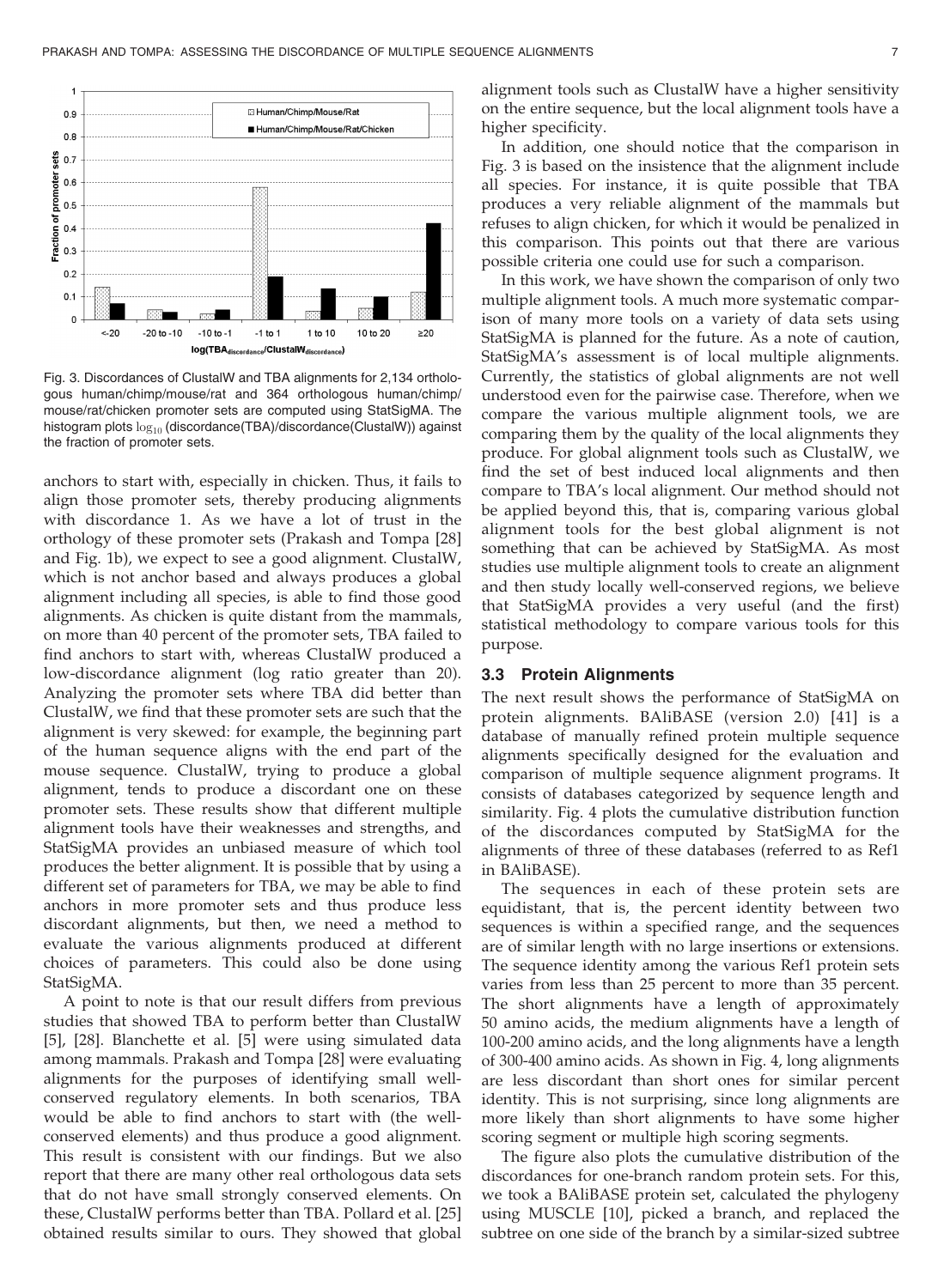

Fig. 4. Cumulative distribution function of the discordances computed by StatSigMA for BAliBASE protein alignments (Ref1), for various protein sets having different lengths. A graph is also plotted for 1,000 protein sets artificially created having a single unrelated branch.

chosen from a random BAliBASE protein set. The leaf sequences were then realigned using MUSCLE, and the discordance of this alignment was computed using StatSigMA. The resulting cumulative distribution is similar to the ones in Fig. 1. Fig. 4 shows that StatSigMA can clearly distinguish true protein families from a mixture of two families, even for short proteins. Note that this is true even though StatSigMA measures the alignment discordance by its maximal scoring local segments alone.

We also plot the discordances of the BAliBASE protein sets as a scatter plot. Fig. 5 plots the discordances of various BAliBASE Ref1 protein sets with varying lengths and percent identities. Another type of protein set (referred to as Ref2 in BaliBASE) aligns up to three orphan sequences (less than 25 percent identical) from Ref1 with a family of at least 15 closely related sequences. As expected, a higher percent identity and longer sequences both result in less discordant alignments. The discordances of Ref2 alignments are on the higher side, and this is due to Ref2 incorporating orphan sequences into a family of closely related sequences. This suggests that there is sometimes not enough information in an alignment of the primary sequences alone to decide whether some of the sequences are unrelated. This is consistent with the construction of BAliBASE [41], where structural information was used to create the alignments.

# 4 CONCLUSIONS

In this work, we presented some results that involved assessing the discordance of multiple alignments using StatSigMA. We believe that StatSigMA can be used for many other applications:

1. StatSigMA can be used to identify homologous regions in various genomes. As demonstrated in Fig. 1, StatSigMA can distinguish between homologous promoter regions and an alignment generated from unrelated sequences. A filtering-based solution



Fig. 5. Scatter plot for discordances of various BAliBASE protein sets; with varying percent identities (Ref1). Scatter plots are also shown for Ref2, which includes some orphan (very low similarity) protein sequences along with the sequences from a single family. In each case, the protein sets are further classified into sets having short sequences, medium-length sequences, and long sequences. The discordances are thresholded at  $10^{-20}$ .

was presented for this problem by Prakash and Tompa [28].

- 2. A related project in progress is to use StatSigMA to evaluate the quality of the whole-genome alignments available on the UCSC [16] and Ensembl [4] Web browsers. ENCODE [40] regions make an interesting data set for this problem as well, as there are more than two dozen species sequenced for these regions and multiple alignments of these sequences by four different methods [20]. We have preliminary results [30] on the UCSC 17-vertebrate alignment using StatSigMA.
- StatSigMA can be used to compare the alignments produced by various multiple alignment tools. In Fig. 3, we presented the results of comparing ClustalW and TBA on the basis of the alignments that they produce for high-quality homologous promoter regions. The same ideas can be extended to compare the performance of various tools and various choices of parameters (of the multiple alignment tools) on any set of sequences.
- 4. StatSigMA can also be used to assess the quality of databases such as HomoloGene [47] that use multiple alignment similarity to infer functional or ancestral relationship. Figs. 3 and 4 showed the result of a similar test performed on BAliBASE.
- 5. Tools such as TBA [5] and PROTONET [13] produce a multiple alignment in some form or another in their output. In the process of calculating their result, these tools make decisions about when to merge two multiple alignments into a single alignment. The decision made is based on thresholds whose values impact the output significantly. Ideas from StatSigMA can be used to choose such thresholds in a principled manner, thus giving an accurate estimate of the quality of the result produced.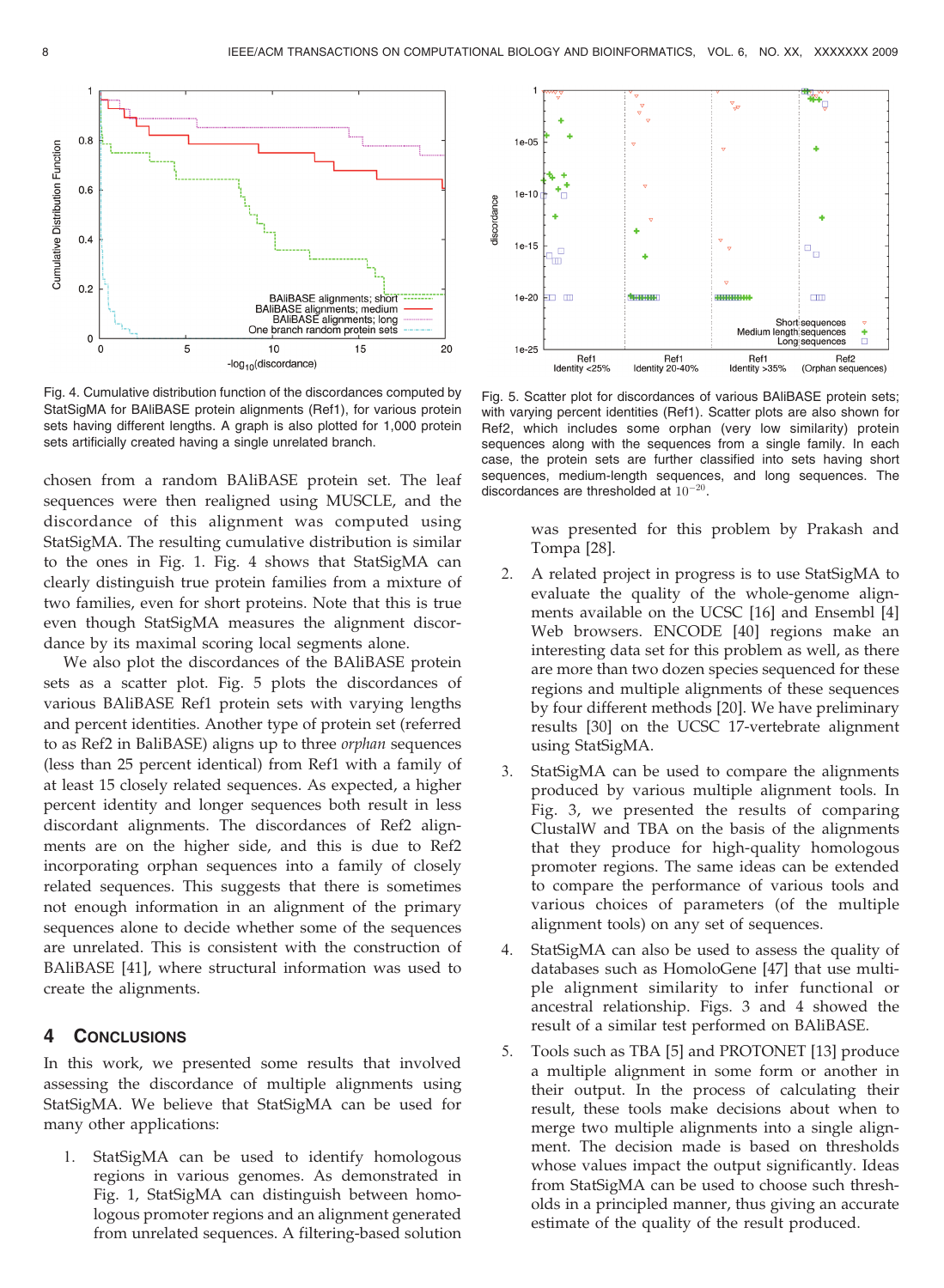Incorporating a more realistic gap model is a future need for StatSigMA. The current model treats gaps as single-character deletions, which penalizes long gaps very heavily. Incorporating an affine gap model for multiple alignments should improve StatSigMA's accuracy. Doing so requires a detailed understanding of the evolution of gaps that no one yet has.

As discussed earlier, StatSigMA is currently slow to run on alignments involving long or many protein sequences. Both of these are very interesting cases, so improving StatSigMA's runtime on such cases is desirable.

# 5 AVAILABILITY

StatSigMA is freely available for download at http:// bio.cs.washington.edu/software.html. It has been implemented in C++ under the GNU license on a Linux platform.

#### **ACKNOWLEDGMENTS**

The authors thank Stephen Altschul, Ewan Birney, Mathieu Blanchette, Jonathan Carlson, Joe Felsenstein, Phil Green, Nan Li, Michal Linial, Webb Miller, Larry Ruzzo, Saurabh Sinha, Rosalia Tungaraza, Zasha Weinberg, Zizhen Yao, the Ensembl Help Desk, the UCSC Help Desk, the Univerity of Washington Genome Sciences support staff, and the anonymous reviewers for their support, suggestions, and feedback. This material is based upon work supported in part by the US National Science Foundation under Grant DBI-0218798 and by the US National Institutes of Health under Grant R01 HG02602.

#### **REFERENCES**

- [1] S. Altschul, "Evaluating the Statistical Significance of Multiple Distinct Local Alignments," Theoretical and Computational Methods in Genome Research, S. Suhai, ed., pp. 1-14, 1997.
- S. Altschul, W. Gish, W. Miller, E. Myers, and D. Lipman, "Basic Local Alignment Search Tool," J. Molecular Biology, vol. 215, pp. 403-410, 1990.
- [3] S. Batzoglou, "The Many Faces of Sequence Alignment," Briefings in Bioinformatics, vol. 6, no. 1, pp. 6-22, 2005.
- [4] E. Birney, T.D. Andrews, P. Bevan, M. Caccamo, Y. Chen, L. Clarke, G. Coates, J. Cuff, V. Curwen, T. Cutts et al., "An Overview of Ensembl," Genome Research, vol. 14, pp. 925-928, 2004.
- [5] M. Blanchette, W.J. Kent, C. Riemer, L. Elnitski, A.F. Smit, K.M. Roskin, R. Baertsch, K. Rosenbloom, H. Clawson, E.D. Green, D. Haussler, and W. Miller, "Aligning Multiple Genomic Sequences with the Threaded Blockset Aligner," Genome Research, vol. 14, no. 4, pp. 708-715, Apr. 2004.
- [6] M. Brudno, C. Do, G. Cooper, M.F. Kim, E. Davydov, E.D. Green, A. Sidow, and S. Batzoglou, "LAGAN and Multi-LAGAN: Efficient Tools for Large-Scale Multiple Alignment of Genomic DNA," Genome Research, vol. 13, no. 4, pp. 721-731, 2003.
- [7] R. Chenna, H. Sugawara, T. Koike, R. Lopez, T.J. Gibson, D.G. Higgins, and J.D. Thompson, "Multiple Sequence Alignment with the Clustal Series of Programs," Nucleic Acids Research, vol. 31, pp. 3497-3500, 2003.
- [8] M. Cline, R. Hughey, and K. Karplus, "Predicting Reliable Regions in Protein Sequence Alignments," Bioinformatics, vol. 18, pp. 306-314, 2002.
- [9] G.M. Cooper, E.A. Stone, G. Asimenos, NISC Comparative Sequencing Program, E.D. Green, S. Batzoglou, and A. Sidow, "Distribution and Intensity of Constraint in Mammalian Genomic Sequence," Genome Research, vol. 15, pp. 901-913, 2005.
- [10] R.C. Edgar, "MUSCLE: Multiple Sequence Alignment with High Accuracy and High Throughput," Nucleic Acids Research, vol. 32, no. 5, pp. 1792-1797, 2004.
- [11] M. Errami, C. Geourjon, and G. Deléage, "Detection of Unrelated Proteins in Sequences Multiple Alignments by Using Predicted Secondary Structures," Bioinformatics, vol. 19, no. 4, pp. 506-512, 2003.
- [12] J. Felsenstein, "Evolutionary Trees from DNA Sequences: A Maximum Likelihood Approach," J. Molecular Evolution, vol. 17, pp. 368-376, 1981.
- [13] N. Kaplan, O. Sasson, U. Inbar, M. Friedlich, M. Fromer, H. Fleischer, E. Portugaly, N. Linial, and M. Linial, "ProtoNet 4.0: A Hierarchical Classification of One Million Protein Sequences," Nucleic Acids Research, vol. 33, pp. D216-D218, 2005.
- [14] S. Karlin and S.F. Altschul, "Methods for Assessing the Statistical Significance of Molecular Sequence Features by Using General Scoring Schemes," Proc. Nat'l Academy of Science of the USA, vol. 87, no. 6, pp. 2264-2268, Mar. 1990.
- [15] S. Karlin and S.F. Altschul, "Applications and Statistics for Multiple High-Scoring Segments in Molecular Sequences," Proc. Nat'l Academy of Science of the USA, vol. 90, pp. 5873-5877, June 1993.
- [16] W. Kent, C.W. Sugnet, T.S. Furey, K. Roskin, T.H. Pringle, A.M. Zahler, and D. Haussler, "The Human Genome Browser at UCSC," Genome Research, vol. 12, no. 6, pp. 996-1006, 2002.
- [17] S. Kumar and A. Filipski, "Multiple Sequence Alignment: In Pursuit of Homologous DNA Positions," Genome Research, vol. 17, no. 2, pp. 127-135, Feb. 2007.
- [18] T. Lassmann and E.L.L. Sonnhammer, "Automatic Assessment of Alignment Quality," Nucleic Acids Research, vol. 33, no. 22, pp. 7120-7128, 2005.
- [19] E. Margulies, M. Blanchette, NISC Comparative Sequencing Program, D. Haussler, and E. Green, "Identification and Characterization of Multi-Species Conserved Sequences," Genome Research, vol. 13, no. 12, pp. 2507-2518, 2003.
- [20] E.H. Margulies, G.M. Cooper, G. Asimenos, D.J. Thomas, C.N. Dewey, A. Siepel, E. Birney, D. Keefe, A.S. Schwartz, M. Hou, J. Taylor, S. Nikolaev, J.I. Montoya-Burgos, A. Lvytynoja, S. Whelan, F. Pardi, T. Massingham, J.B. Brown, P. Bickel, I. Holmes, J.C. Mullikin, A. Ureta-Vidal, B. Paten, E.A. Stone, K.R. Rosenbloom, W.J. Kent, G.G. Bouffard, X. Guan, N.F. Hansen, J.R. Idol, V.V. Maduro, B. Maskeri, J.C. McDowell, M. Park, P.J. Thomas, A.C. Young, R.W. Blakesley, D.M. Muzny, E. Sodergren, D.A. Wheeler, K.C. Worley, H. Jiang, G.M. Weinstock, R.A. Gibbs, T. Graves, R. Fulton, E.R. Mardis, R.K. Wilson, M. Clamp, J. Cuff, S. Gnerre, D.B. Jaffe, J.L. Chang, K. Lindblad-Toh, E.S. Lander, A. Hinrichs, H. Trumbower, H. Clawson, A. Zweig, R.M. Kuhn, G. Barber, R. Harte, D. Karolchik, M.A. Field, R.A. Moore, C.A. Matthewson, J.E. Schein, M.A. Marra, S.E. Antonarakis, S. Batzoglou, N. Goldman, R. Hardison, D. Haussler, W. Miller, L. Pachter, E.D. Green, and A. Sidow, "Analyses of Deep Mammalian Sequence Alignments and Constraint Predictions for 1% of the Human Genome," Genome Research, vol. 17, no. 6, pp. 760-774, June 2007.
- [21] W. Miller, "Comparison of Genomic Sequences: Solved and Unsolved Problems," Bioinformatics, vol. 17, pp. 391-397, 2000.
- [22] S.B. Needleman and C.D. Wunsch, "A General Method Applicable to the Search for Similarities in the Amino Acid Sequence of Two Proteins," J. Molecular Biology, vol. 48, pp. 443-453, 1970.
- [23] J. Pei and N.V. Grishin, "AL2CO: Calculation of Positional Conservation in a Protein Sequence Alignment," Bioinformatics, vol. 17, pp. 700-712, 2001.
- [24] P. Pevzner, Computational Molecular Biology: An Algorithmic Approach, chapter 6, pp. 102-109. MIT Press, 2000.
- [25] D.A. Pollard, C.M. Bergman, J. Stoye, S.E. Celniker, and M.B. Eisen, "Benchmarking Tools for the Alignment of Functional Noncoding DNA," BMC Bioinformatics, vol. 5, article 6, 2004.
- [26] D.A. Pollard, A.M. Moses, V.N. Iyer, and M.B. Eisen, "Detecting the Limits of Regulatory Element Conservation and Divergence Estimation Using Pairwise and Multiple Alignments," BMC Bioinformatics, vol. 7, article 376, 2006.
- [27] S. Prabhakar, F. Poulin, M. Shoukry, V. Afzal, E.M. Rubin, O. Couronne, and L.A. Pennacchio, "Close Sequence Comparisons Are Sufficient to Identify Human CIS-Regulatory Elements," Genome Research, vol. 16, no. 7, pp. 855-863, July 2006.